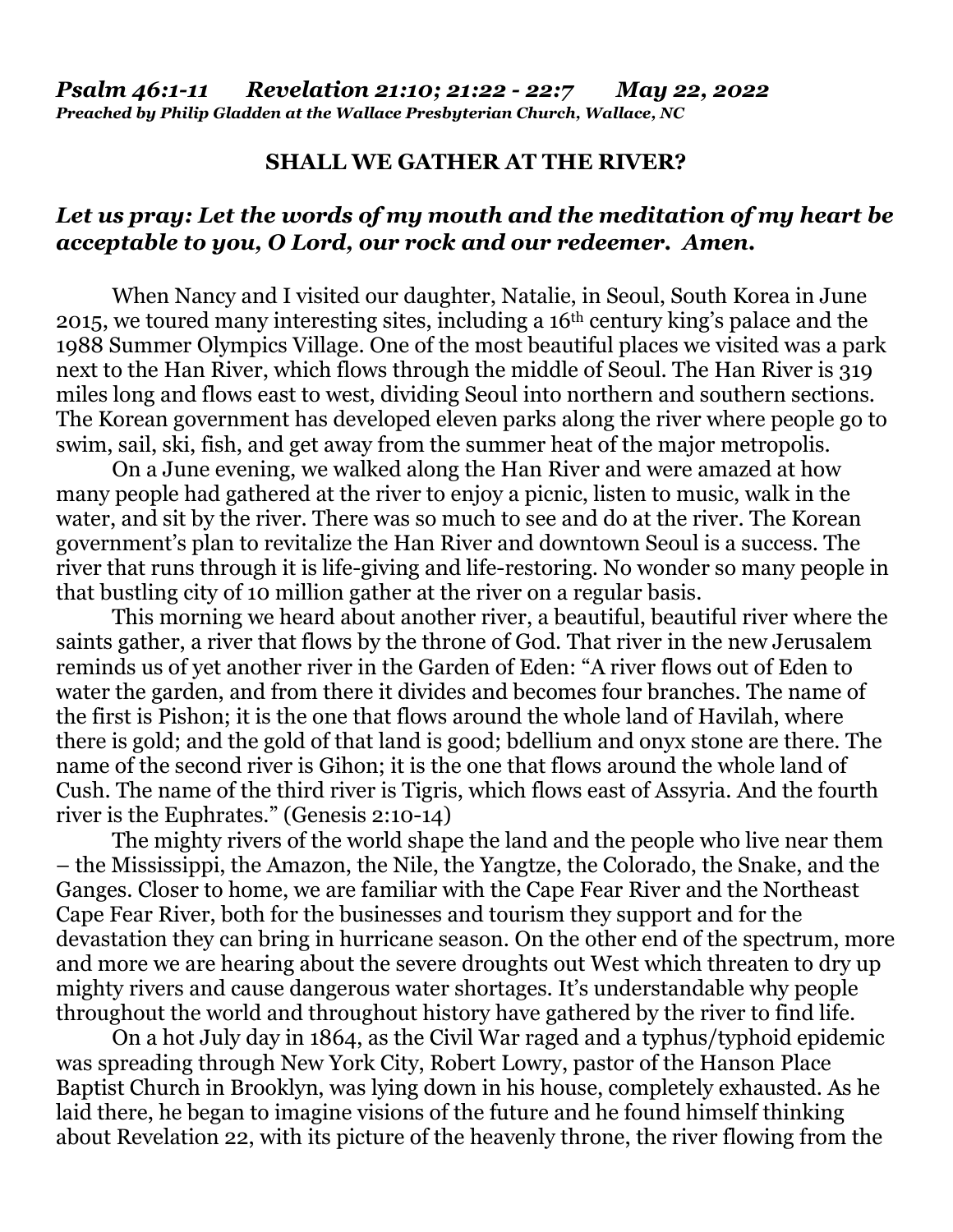throne of God, and the saints gathered at the river. Rev. Lowry writes, "I began to wonder why the hymn writers had said so much about the 'river of death' and so little about the 'pure water of life, clear as crystal, proceeding out of the throne of God and the Lamb.' As I mused, the words began to construct themselves. They came first as a question of Christian inquiry, 'Shall we gather?' Then they broke in chorus, 'Yes, we'll gather.' On this question and answer the hymn developed itself. The music came with the hymn."<sup>1</sup>

 [This might be a good place to pause and tell the old story about the preacher who wound up his temperance sermon by saying, "If I had all the beer in the world, I'd take it and throw it in the river!" When he heard a few "Amens!" he got more excited. "And if I had all the wine in the world, I'd take it and throw it in the river!" Now the congregation was really responding, so he gave them a big finish, "And if I had all the whiskey in the world, I'd take it and throw it into the river! Amen!" As he sat down, the choir director stood up and sheepishly announced, "Our closing hymn today is #275, Shall We Gather at the River?"]

 The 319 mile-long Hudson River begins in the Adirondack Mountains of upstate New York, flows through the Hudson River Valley, acts as the state line between New Jersey and New York at New York City, and flows into the Atlantic Ocean. New York City is the largest city in the world in area, at 4,669 square miles (compare that to just 234 square miles for Seoul). And yet, the Big Apple, as huge as it is, pales in comparison to the new Jerusalem coming down out of heaven from God. The dimensions are incomprehensible: 1400 miles long x 1400 miles wide = 1,960,000 square miles (or about half of the 3.8 million square miles of the United States). But wait! There's more! The new Jerusalem is 1400 miles high, whatever that means! For reference (if it really helps), the Burj Khalifa in Dubai is the tallest building in the world and it is just barely more than half a mile tall and the International Space Station flies at an average altitude of 248 miles. The new Jerusalem is a cube of a little more than 2.7 billion cubic miles, whatever that means!

 But wait! There's more! The walls are 75 yards tall and made of jasper. The city itself is made of pure gold, clear as glass. Each of the four walls has three gates. Each of the gates is a pearl – not inlaid with pearl, but one pearl! La Peregrina of Panama is the largest pearl ever found on earth. It measures .7 inches long. These pearly gates can be estimated conservatively at 37.5 yards tall. That's one big oyster! And the foundations are adorned with every jewel: red, yellow, brown, green, blue, yellow-green, pale green, yellow-orange, apple green, deep green, violet.

 Before I read the New Testament lesson from Revelation this morning, I asked you to listen and try to imagine the picture John paints for us of the new Jerusalem coming down from heaven from God. A city shaped like a cube, 1400 miles on each side. Walls 75 yards tall. Gates made out of enormous pearls. Gold as clear as glass. A river running through it, bright as crystal. It's unimaginable, isn't it? Don't you think that's exactly John's point in writing down this vision? Even when we try to imagine what it will be like to be with God, the best we can do is picture the most magnificent things on earth and multiply them to the nth degree – and still, it's unimaginable.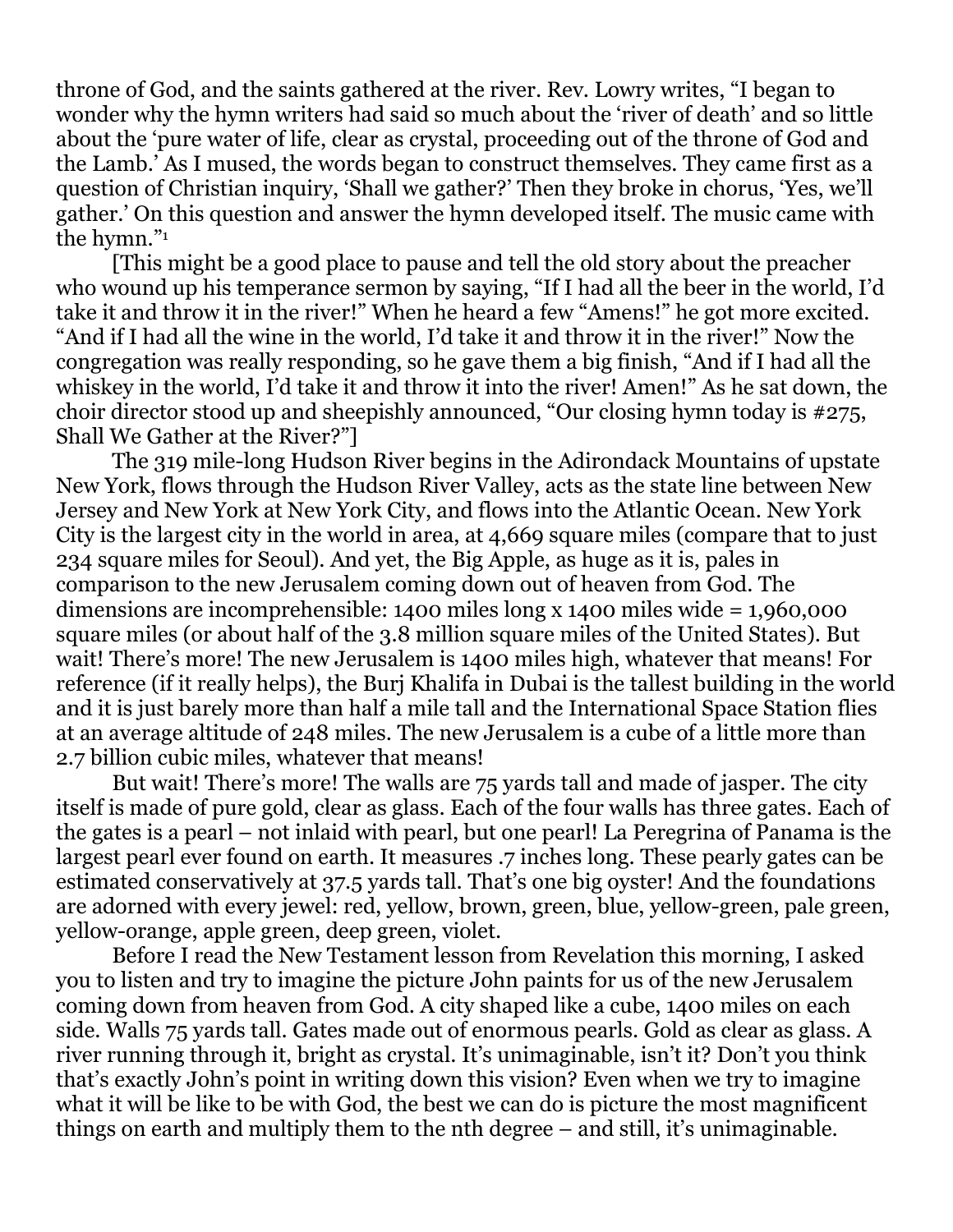But, as one biblical scholar has said, when you get to the end of the Bible, to the book of Revelation, and you wade through all of the fantastic dimensions and architectural plans of the new Jerusalem, ultimately it's not *what* you encounter, but *God* you encounter – the God who is our home; the God who will dwell with us; the God who will be with us; the God who will wipe every tear from our eyes; the God who is seated on the throne by the river of the water of life; the God who is our light.

 Very often you hear these words from Revelation 21 & 22 read at funerals, which is certainly appropriate. Much of our musing about what heaven will be like is based on John's description of the new Jerusalem. However, at the end of his wonderful commentary on Revelation, M. Eugene Boring points out that the picture of the new Jerusalem in Revelation 21 & 22 "does not attempt to answer speculative questions about the future; it is offered as an orientation for life in the present."<sup>2</sup>

 I agree with the professor's evaluation, because John wrote Revelation to bring a word of hope to Christians at the end of the first century A.D. who were besieged and bombarded and persecuted and tempted on every side to give up their faith in almighty God, the Creator and Ruler of all there is, who sent his Son to usher in God's kingdom, not just way off in the future, but in the midst of the difficult, challenging lives they had.

For that reason, Revelation is just as relevant for us today as it was for the people who first heard it read in Asia Minor in the last decade of the first century. Don't get me wrong! I don't equate every experience we have as Christians with what those early believers went through (although there are certainly Christians in today's world who are in the same situation). But we live in a world that does not reflect the character of God's kingdom which Jesus proclaimed in his Sermon on the Mount and demonstrated in his ministry of welcome, acceptance, healing, justice, and peace.

For that very reason, John's vision in Revelation is a call to Christians in every age to live in the present as people who are citizens of the new Jerusalem. If God's purpose at the end is symbolized by a city full of light, with wide open gates to welcome the nations, with a life-giving river flowing through it, with trees growing on its banks whose leaves are for the healing of the nations, then certainly that is the kind of life and community and witness we should work for right now. If not, then why do we pray, week in and week out, maybe even day by day, "Thy kingdom come, thy will be done, *on earth as it is in heaven*"?

It is said that a wise theologian once noted that we should not speculate on the furniture of heaven or the temperature of hell. After reading and hearing Revelation 21 & 22, it's tempting to speculate, if not on the furniture of heaven, then at least the architecture and urban planning of heaven. But if we fixate on the new city itself – or try to guess or even describe in detail what it will be like – we very likely will miss seeing who is sitting on the throne and we will ignore God's call to live faithful lives today, based on the promise of tomorrow symbolized by the incomprehensible and unimaginable new Jerusalem.

In a few minutes we will sing four verses of "Shall We Gather at the River?" Most hymnals omit Robert Lowry's fifth verse: